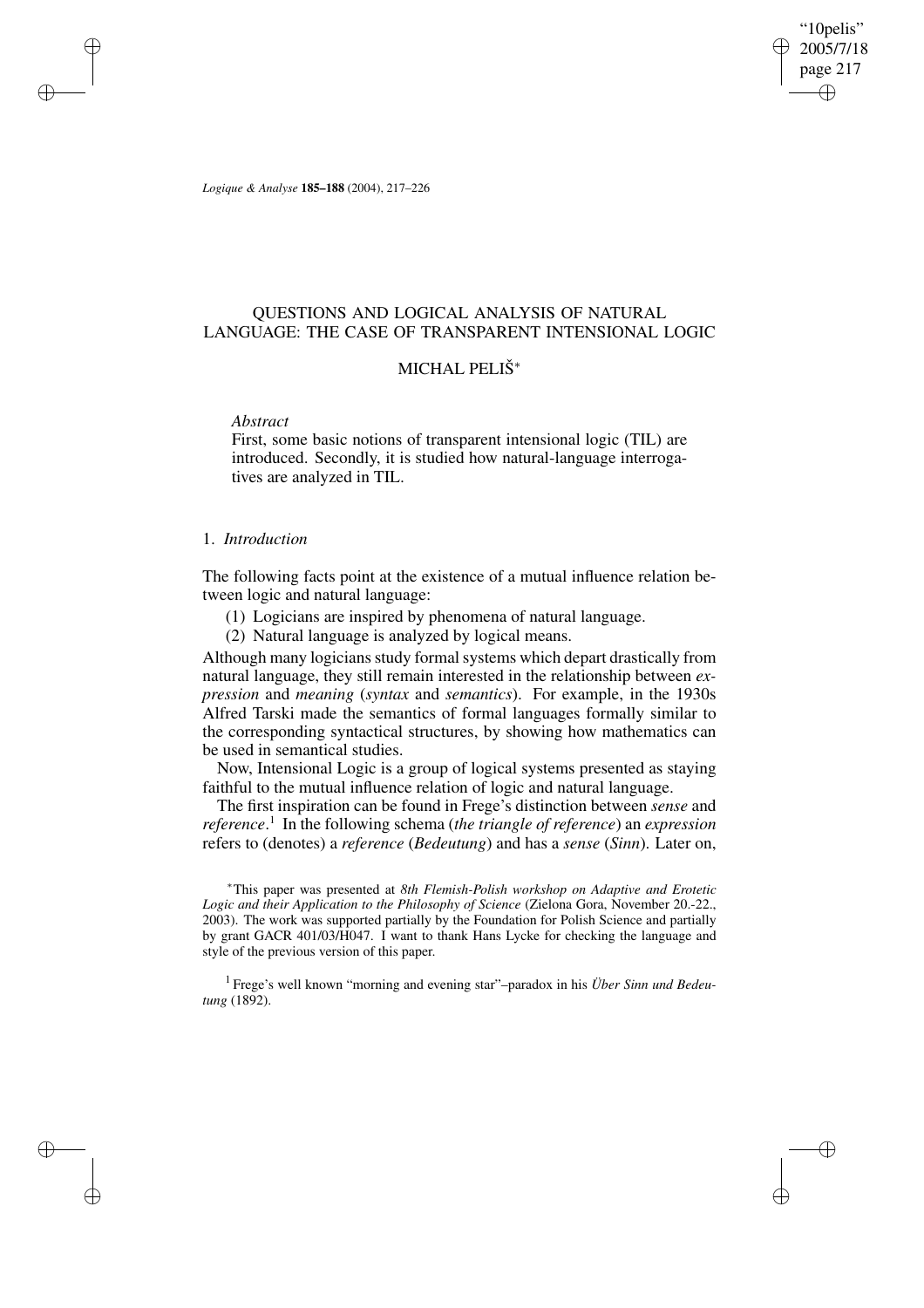✐

#### 218 MICHAL PELIŠ

Carnap introduced the terms *extension* and *intension*, <sup>2</sup> of which extension is often understood as an expression's reference to an "object" of the real world, while the intension of an expression is understood as "something like its conceptual content" ([1], p. 14). Briefly put, the sense is *how* an expression refers to an "object".

|  | EXPRESSION $\longrightarrow$ Bedeutung "object" EXTENSION $(E)$ |                         |  |
|--|-----------------------------------------------------------------|-------------------------|--|
|  |                                                                 |                         |  |
|  | Sinn                                                            | "sense" INTENSION $(I)$ |  |

Carnap's approach meant the starting point for bridging the gap between the semantics of natural and formal languages. But, beside Frege and Carnap, also Montague's approach to the logical analysis of natural language is widely known. In the 1970s, Richard Montague created his Intensional Logic for the analysis of "some aspects of English language". In it, every expression refers to an extension, but in some cases, it can also refer to its intension. The intension is a relativization of an extension to possible worlds<sup>3</sup> (see [1], chapter 6).

# 2. *Transparent Intensional Logic*

Transparent intensional logic (TIL) was founded and developed by the Czech logician Pavel Tichý (1936–1994). In Tichý's opinion, the semantics are primary to the syntax, in that the latter can only be understood by means of the former (see [9], p. 11). Tichý worked on his logical analysis at about the same time Montague did, and although they approached the subject matter in a similar way, they worked independent of each other. Because both systems use lambda abstraction and the theory of types, the main difference is to be situated in the reference of an expression. In contrast to Montague's "case intensionality", Tichý's expressions (always) "refer" to their intensions. The word "always" is in parentheses because there still are some terms whose meaning is not dependent on possible worlds. In particular, a *non-empirical* (esp. mathematical) expression has the same extension in every possible

✐

✐

✐

<sup>2</sup> R. Carnap. *Meaning and Necessity*. University of Chicago Press, 1947.

<sup>&</sup>lt;sup>3</sup> The term *possible world* can be found already in Leibniz's works. Later on, it was used for the formalization of the semantics of some non–classical logics.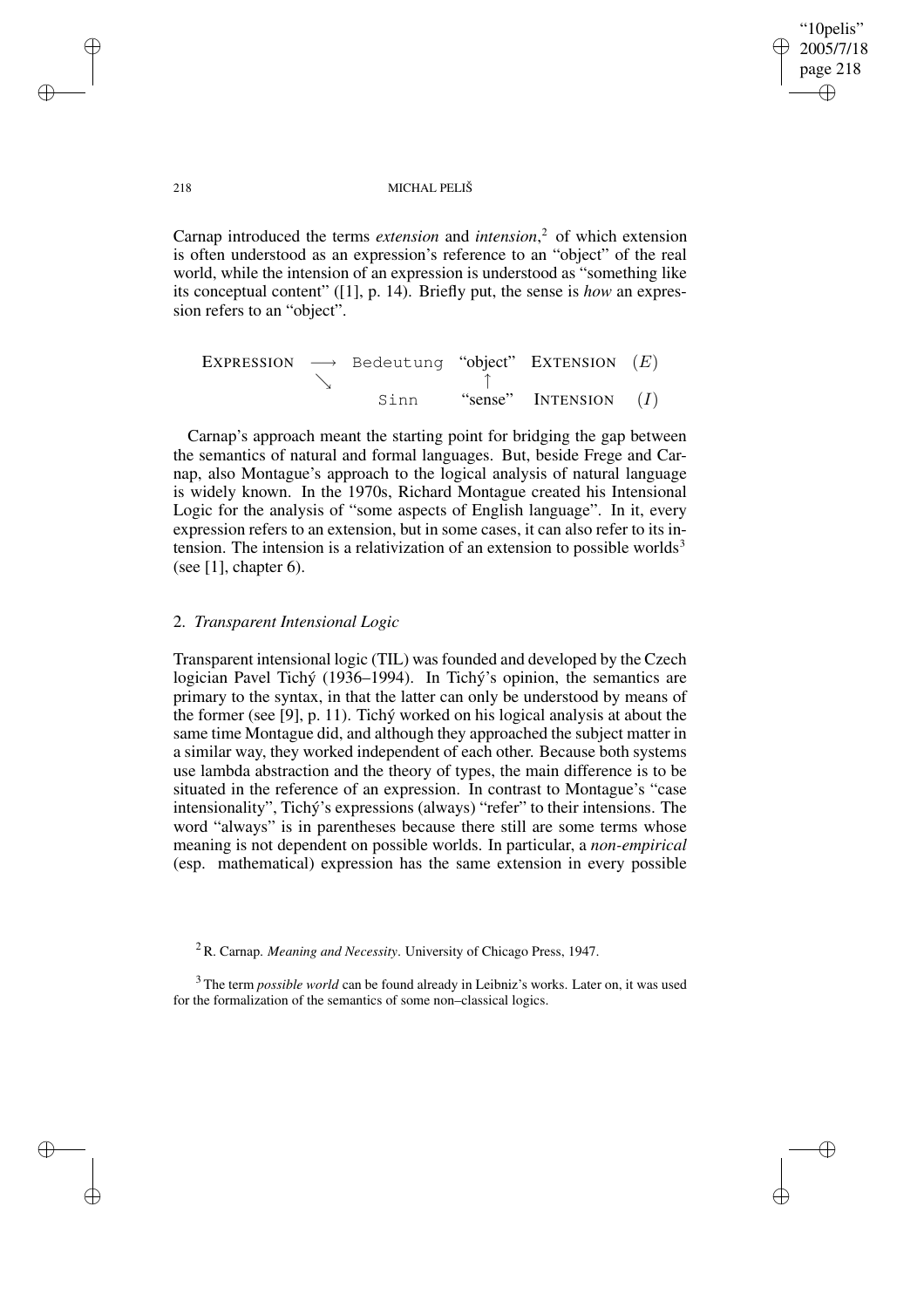✐

world. It is also useful to mention that proper names (construed as "labels") are understood in a non-empirical way<sup>4</sup> (see [5], p. 22).

✐

✐

✐

✐

In sum, an intension is denoted by an expression. But, is it necessary to introduce anything like *sense*?

Let us take an easy mathematical example: applying the function *plus* to 3 and 5.  $(3 + 5)$  refers to the number 8 but in *another* way than  $(6 + 2)$ . The *construction* of the "object" 8 differs in both cases.

The term *construction* is important in TIL. Construction shows the structure of a term, and consequently, *how* it refers to its intension. So, for TIL, we have the following triangle of reference:<sup>5</sup>

$$
\begin{array}{ccc}\n\text{Expression} & \longrightarrow & \text{Intransion} & (E*) \\
\searrow & \uparrow & \uparrow \\
\text{Constribution} & (I*)\n\end{array}
$$

The meaning of an expression is a complex entity, it should be seen as a structure. Intensions and constructions cooperate in the formation of mean $ing.<sup>6</sup>$ 

TIL works by means of four *basic types*:  $\iota$ ,  $o$ ,  $\omega$ ,  $\tau$ . The type  $\iota$  is the type of *individuals* (members of the universe, resp. domain). From a modeltheoretical viewpoint, the set of individuals is shared by all possible worlds. The type  $\sigma$  is the type of the truth values: *true* and *false*. The type  $\omega$  stands for possible worlds and the type  $\tau$  for real numbers alias time points. In the temporal version of TIL, intensions are understood as a relativization of extension to possible worlds and time points (possible worlds with chronology). If  $\alpha, \beta_1, \ldots, \beta_n$  are types, then the set of all (partial) functions with the domain  $\beta_1 \times \ldots \times \beta_n$  and the range (included in)  $\alpha$  is a type. This type is denoted by  $(\alpha \beta_1 \dots \beta_n)$ . Let  $\alpha$  be any type. Then the intensions can be defined as  $((\alpha \tau)\omega)$ -objects and we will denote them with the term " $\alpha_{\tau\omega}$ -object".

Constructions<sup>7</sup> are already mentioned because of their importance for "structured meaning", but for our present purpose we need to introduce them

 $<sup>5</sup>$  This is only a rough schema, for a more detailed discussion see [5].</sup>

<sup>6</sup> TIL's *hyperintensionality* lies in this connection between constructions and intensions.

 $<sup>7</sup>$  This term is used already in [7]. In the 1980s a full development in TIL was made.</sup>

<sup>4</sup> We omit the philosophical problems and discussions about the role of expressions in the position of proper names. Some remarks can be found in [5] (pp. 27–28), [1] and [4]. We will understand every proper name as referring to an individual object which is the same in every possible world (and time). Proper names are "connected" with "naked" individuals.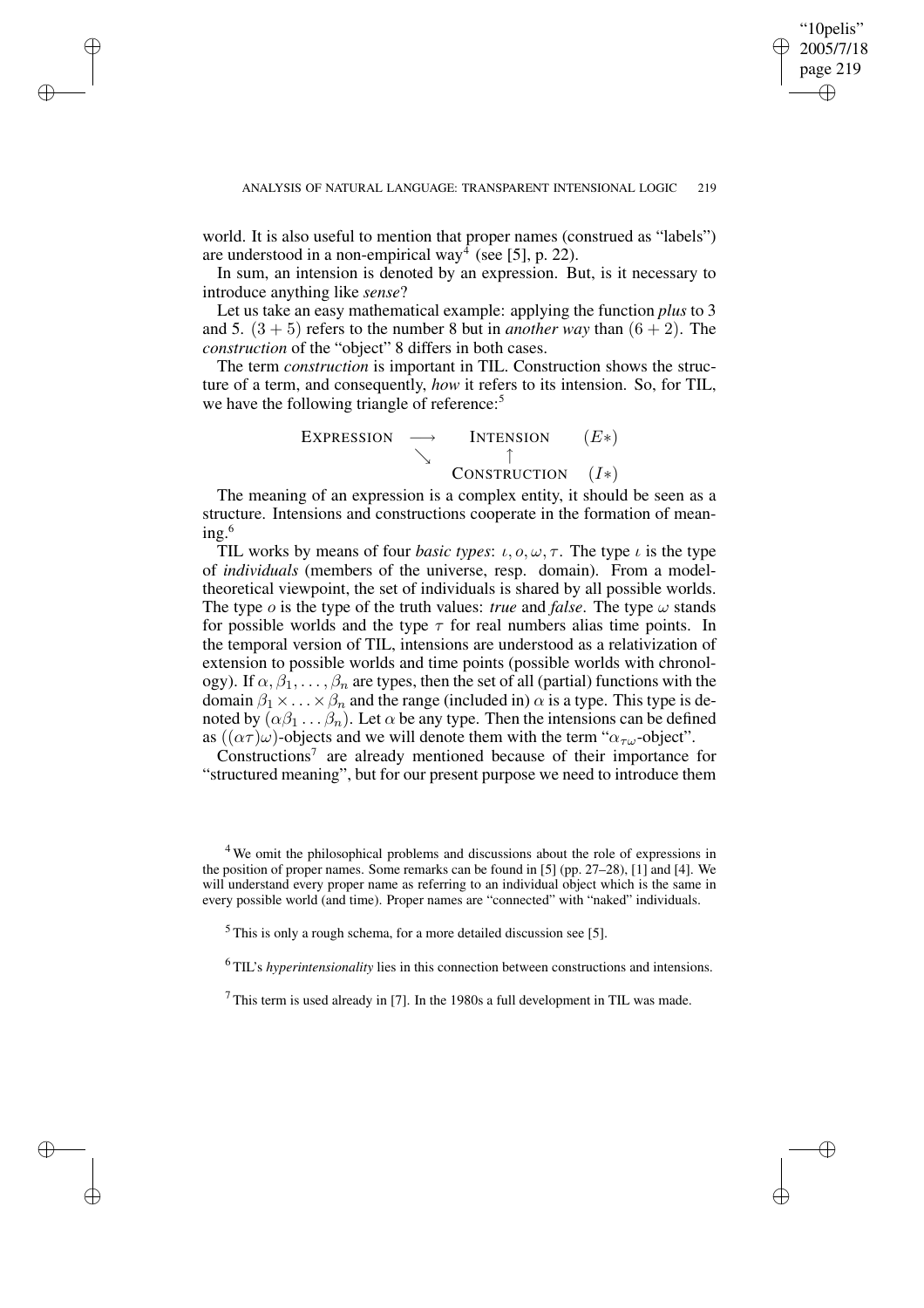### 220 MICHAL PELIŠ

"10pelis" 2005/7/18 page 220

✐

✐

✐

✐

in some more detail. First, atomic constructions are variables which construct objects dependent on valuations. Secondly, when  $X$  stands for any object or construction, then complex constructions are:

- (1) *trivialization*,  ${}^0X$ , constructs just X,
- (2) *composition*,  $[X X_1 ... X_n]$ , constructs the value of the function construed by X on arguments construed by  $X_1, \ldots, X_n$  (dependent on a valuation). If there is no object construed by this construction, we call it an improper construction,
- (3) *closure*,  $[\lambda y_1 \dots y_n X]$ , constructs the function known from the lambda calculus (dependent on a valuation).

Let us again use our previous mathematical example. Numbers are  $\tau$ -objects and  $[0+(0.3,0.5)]$  is a  $\tau$ -construction of a  $\tau$ -object (a number).  $[0+(x, y)]$  is a  $\tau$ -construction (dependent on the valuation) of a  $\tau$ -object. A construction corresponding to the function *plus* is the following  $(\tau \tau \tau)$ -construction  $[\lambda xy[<sup>0</sup> + (x, y)]]$ , which is the same construction as  $<sup>0</sup> +$ .</sup>

Tichý always emphasized TIL's *transparency*. His approach to logic was inspired by Frege who saw "logic as a language".<sup>8</sup> Meanings are stated by the shape of the expressions. They are "transparent" by their form ([9], p. 17).

What is, according to Tichý, the main subject of research in logic? Logic is the study of logical objects, individuals, truth-values, possible worlds, propositions, classes, properties, relations and the like and of ways such objects can be constructed from other such objects. ([7], p. 275)

In TIL this can be done quite successfully. Its success stems from the solutions it generates for some problems of logical analysis (for example, the meaning of the existence-predicate, believe sentences, "offices") and from its less complicated formalism in comparison with Montague grammar.

Example: "office". Let us use an "office example" to illustrate how TIL works in intensional contexts. The term *the Czech president* is an "office"– term. There is at most one  $\iota$ -object (individual) holding this office in every possible world (and time). Now, compare the following two sentences:

|  | John met the Czech president. |  |  |
|--|-------------------------------|--|--|
|--|-------------------------------|--|--|

*John wants to be the Czech president.* (2)

<sup>8</sup> The other approach is represented by Hilbert. In his case we can speak of "logic as a calculus".

✐

✐

✐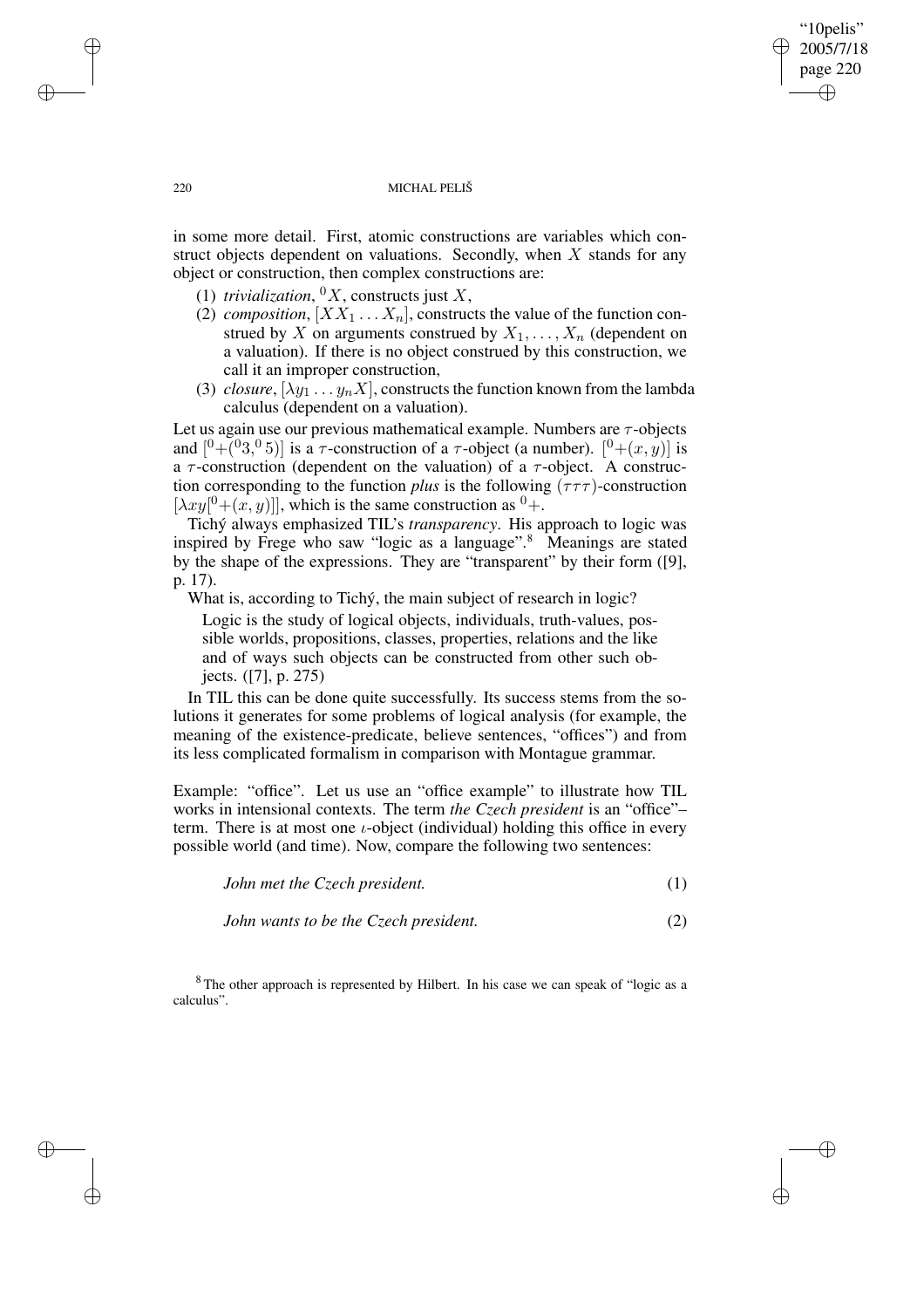✐

In accordance with what was stated on page 219 the proper name *John* (J) is of the *ι*-type. The office *the Czech president* (P) is of the type  $\iota_{\tau\omega}$ . The words *meet* (M) and *want to be* (W) express binary relations. The first one expresses the relation between two *ι*-objects,  $J$  and a holder of the office  $P$ (dependent on a possible world and time). The construction can be written as:

$$
\lambda w \lambda t [{}^0 M_{wt} ({}^0 J,{}^0 P_{wt})]
$$

with M of the type  $(\omega \iota)_{\tau \omega}$ .

Sentence (2) lets us suppose that John wants to be the holder of the office. The relation W holds between a *ι*-object and an office ( $\iota_{\tau\omega}$ -object). The meaning of this sentence "holds" independent of a possible world and time. There is W of the type  $(\omega \iota_{\tau \omega})_{\tau \omega}$  in the construction of sentence (2):

$$
\lambda w \lambda t [^{0} W_{wt} (^{0} J, ^{0} P)].
$$

## 3. *Questions*

✐

✐

✐

✐

We do not want to talk about the various logical approaches to the analysis of questions. Nice overviews can be found in [3], [10] and [2]. In the sense of our first section, we will distinguish two basic approaches:

- (1) Questions and answers are studied as they are entailed in a formal system. Natural language and reasoning only play a role as the source of inspiration. In the very center of interest are common logical properties (inference, conclusion, calculus, etc.).
- (2) Questions and answers are seen as part of a language (natural or formal) and the logical analysis studies how to grasp them in an established (formal) system.

TIL can be a member of 2. Its position is often called *radical reductionism* (see [10] and [3]), which is in accordance with Tichý's words:

The need for a special logic of questions,  $(\ldots)$ , is no greater than the need for a special logic of beliefs, for a special logic of conjectures, of wishes, prayers, prejudices, promises, or insult. ([7], p. 275)

From the viewpoint of logical analysis of natural language, Tichý claims that a question and its answer share a similar logical analysis. There is no difference on the level of the semantics, only in the relation among speakers. So, the difference can only be found on the level of pragmatics (see [7], pp. 275–276).

A logical analysis of natural language has to discover the "meaning" of questions. Remark that it is necessary to distinguish a question and an interrogative sentence, because one question can be expressed by more then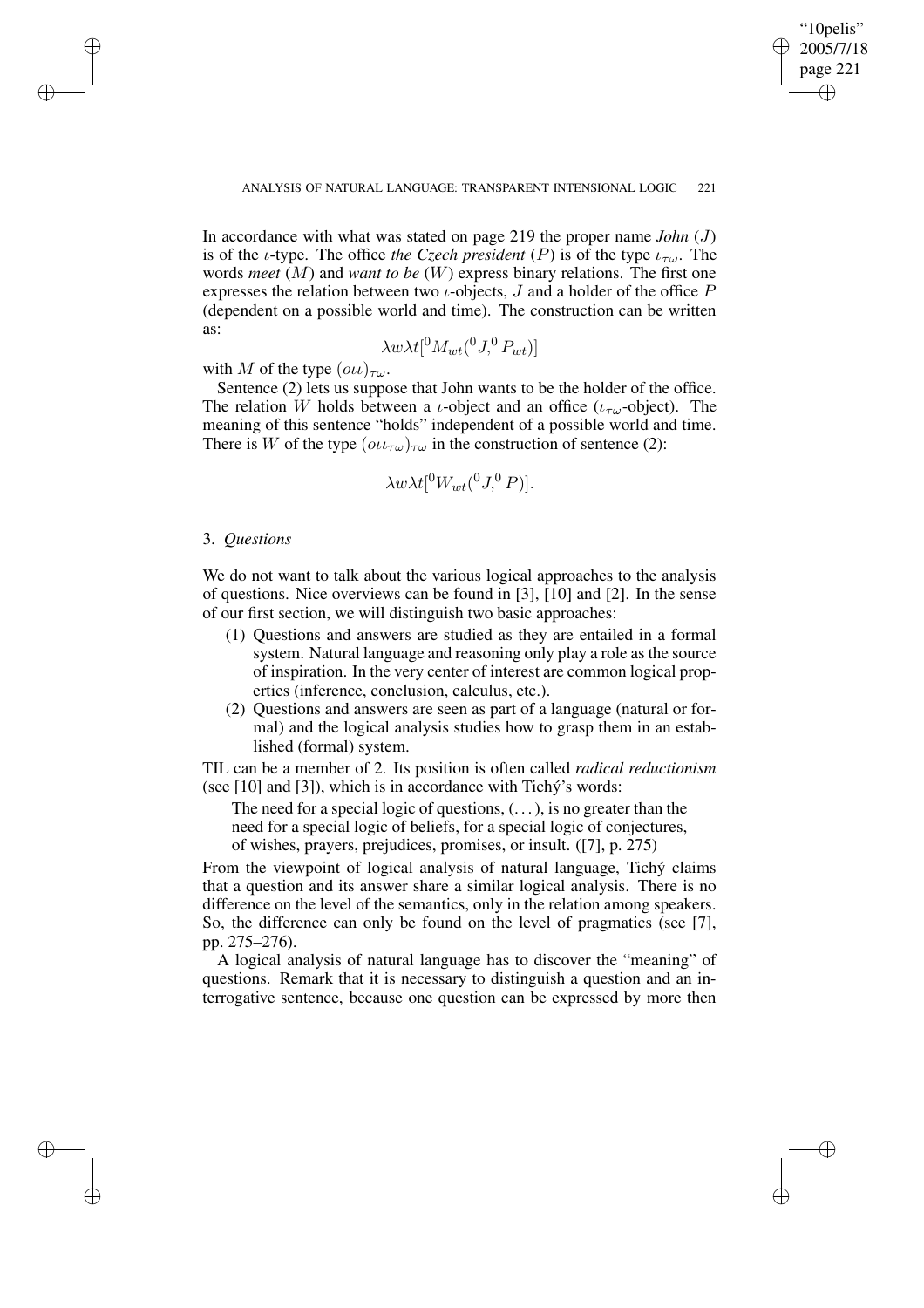"10pelis" 2005/7/18 page 222 ✐ ✐

✐

✐

### 222 MICHAL PELIŠ

one interrogative. The "meaning" is hidden behind the interrogatives.<sup>9</sup> How to discover this "semantical core"? By looking at the adequate answers (remember that these share a similar logical analysis with the questions they are an answer to). An adequate answer should be *possible* and *just-sufficient*, it does not bring less or more information than it is required to do.

## 3.1. *Examples of Empirical Interrogatives*

The semantical core of empirical interrogatives is an intension (of type  $\alpha_{\tau\omega}$ ) and an adequate answer brings a value (of type  $\alpha$ ) in an (actual) world w at time t, i.e., an extension.

o-interrogatives. Following sentences are examples of o-interrogatives as well as of yes-no questions.

*Does John smoke?* (3)

*Does the Czech president smoke?* (4)

By asking a yes-no question, we are interested in a truth value, i.e., an oobject, in an (actual) world  $w$  at time  $t$ . The corresponding formulas of the logical analysis are for (3)

$$
\lambda w \lambda t [{}^0S_{wt}({}^0J)]
$$

and for (4)

$$
\lambda w \lambda t[^0S_{wt}(^0P_{wt})],
$$

where S is of the type  $(\omega)_{\tau\omega}$ , a class of smokers (dependent on a possible world and time). The same formulas would be used for TIL's logical analysis of *John smokes* and *The Czech president smokes*, respectively.

All yes-no questions are o-interrogatives. If the set of adequate answers to a yes-no question is  $\{A, \neg A\}$ , the semantical core is A which is valid or not in a  $w$  at  $t$ .

 $\iota$ -interrogatives. For this type of interrogatives, the very meaning of their answers is to find a *ι*-object, an individual for a w at t. Usually, such a

✐

✐

✐

<sup>&</sup>lt;sup>9</sup> The logical form given to questions by an analysis of natural language need not be suitable for a representation in artificial intelligence (see [7], p. 282). See for example the formulas in the next section.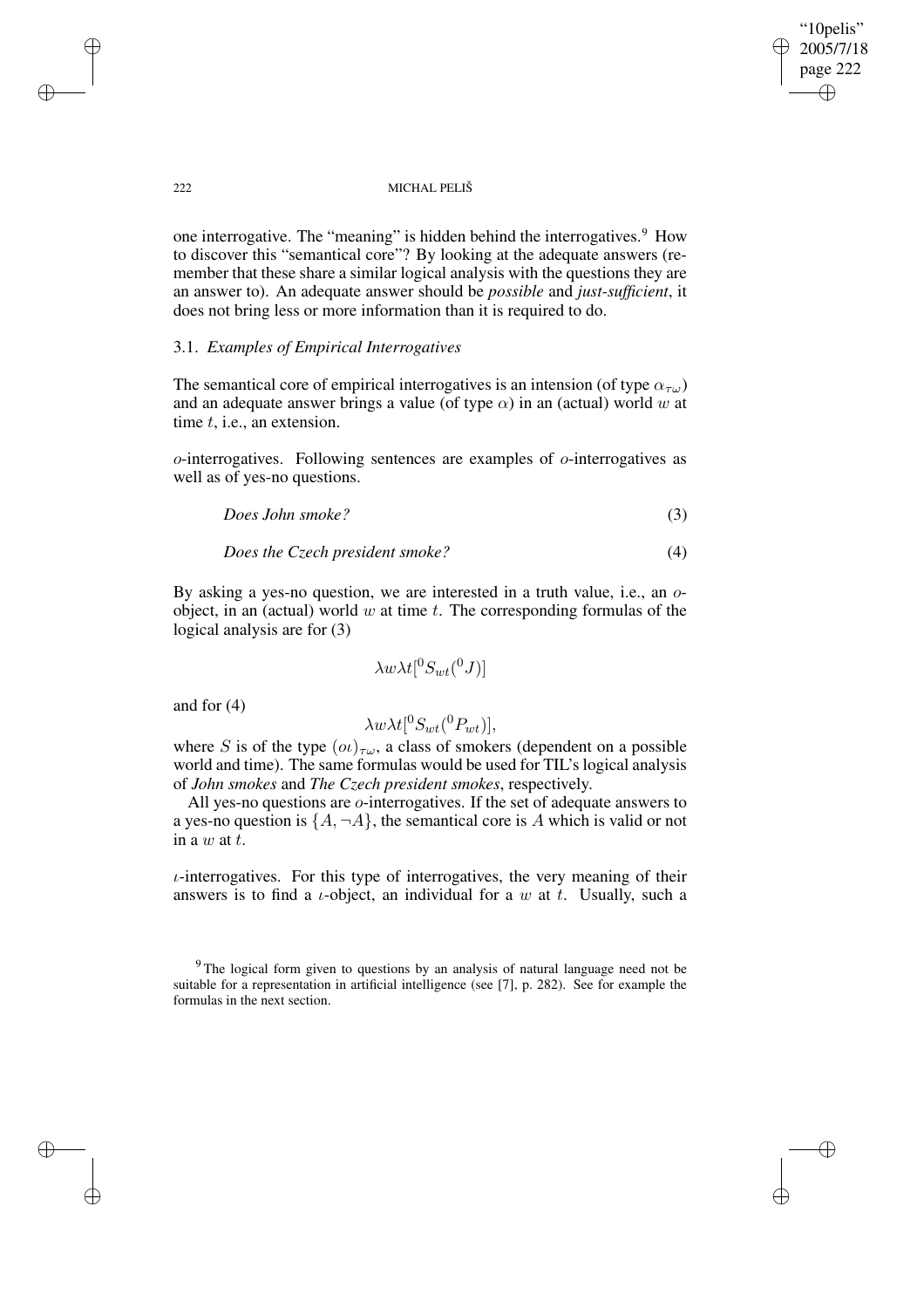$\bigoplus$ 

✐

#### ANALYSIS OF NATURAL LANGUAGE: TRANSPARENT INTENSIONAL LOGIC 223

question is looking for the holder of an office, for example

$$
Who is the Czech president?\tag{5}
$$

with logical analysis

✐

✐

✐

✐

 ${}^0P.$ 

Another type of questions requires to choose *the only i*-object for a w at *t*. Let us have the question

$$
Who\ smokers, John\ or\ Tom?
$$
\n
$$
(6)
$$

which means, more specifically, *Who is the only smoker, John or Tom?* In its analysis below, the trivialization sign is omitted in order to make the formula more readable:<sup>10</sup>

$$
\lambda w \lambda t(\iota x) [S_{wt}(x) \wedge ((x = J) \vee (x = T))]
$$

 $o_{\tau\omega}$ -interrogatives. The following question is quite similar to sentence (6):

$$
Is it either raining or snowing? \tag{7}
$$

But, an adequate answer must now choose one from two statements (propositions), i.e., an  $o_{\tau\omega}$ -object for a w at t.

$$
\lambda w \lambda t(\iota p)[p_{wt} \wedge ((p = r) \vee (p = s))],
$$

where r and s are propositions of the type  $o_{\tau\omega}$  and p is a variable for propositions.

Sentence (7) is a *whether-question*. All questions which need to express a proposition in their answer as an "object", belong to this category, for example

What is John's favorite proposition? 
$$
(8)
$$

or

$$
Why is there life on Earth?\tag{9}
$$

 $10$  We will use the infix notation and omit the sign of trivialization in all long formulas. The expression  $(\iota x)$  means "the only x" and  $\iota$  is called the *singularizer*.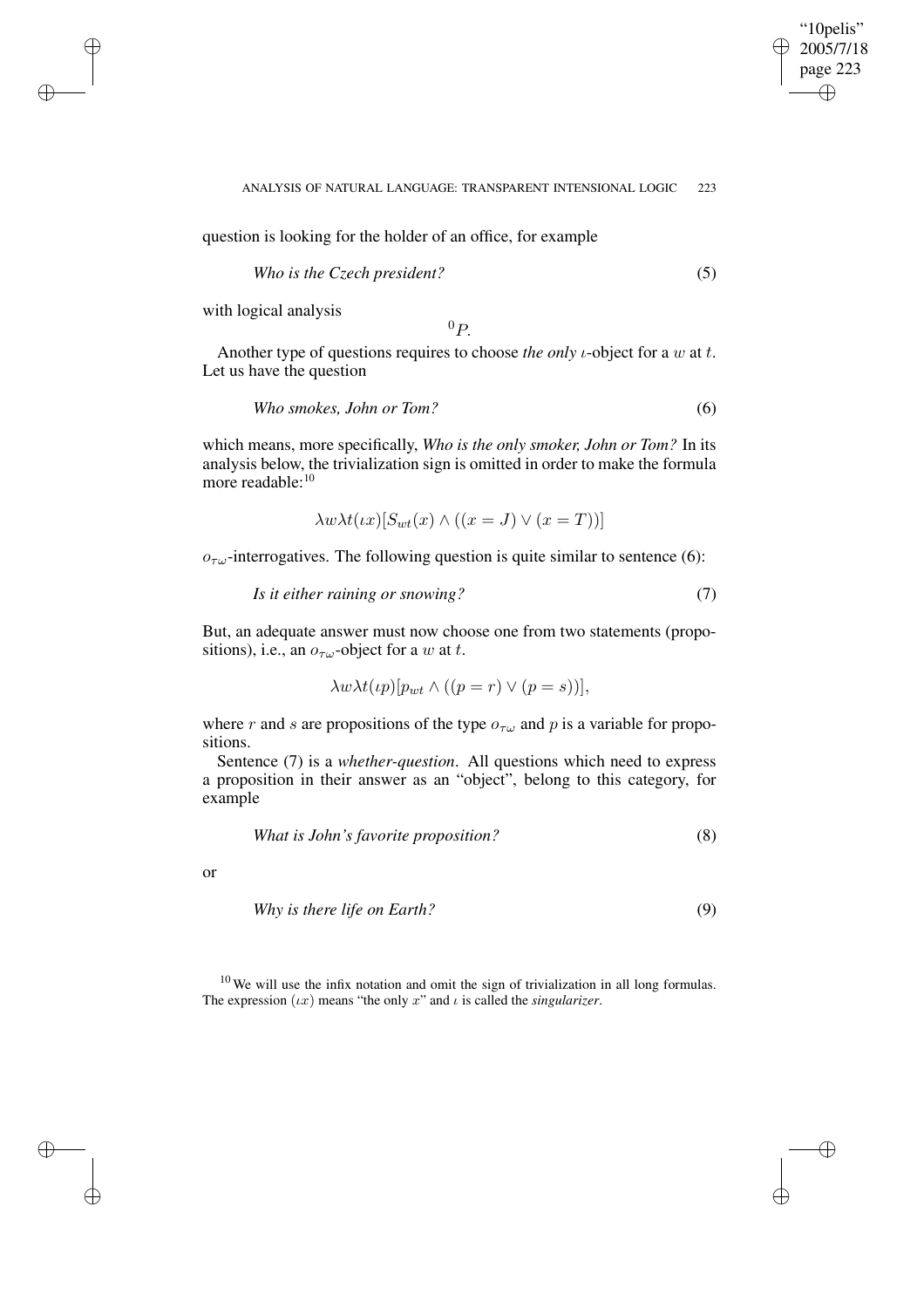✐

### 224 MICHAL PELIŠ

 $o\iota$ -interrogatives. This class includes questions whose response requires a collection of individuals ( $\iota$ -objects). For example, a list of all smokers (in a  $w$  at t) for the question

*Who smokes?* (10)

The analysis is similar to the one of sentence (5), namely  ${}^0S$ . Of course, this category is open for questions with a one-member set of  $\iota$ -objects as well. Some types of *which-*, *what-* and *who-questions* belong to this category. Other ones can be  $\iota$ -interrogatives.

## 3.2. *Interrogative Attitudes*

From the above it should be clear that in TIL we are not able to recognize interrogative sentences because the semantical core is not a question. As a consequence, the difference between interrogatives and indicatives becomes a matter of pragmatics.

Some erotetic logics understand the asking of a question as an attempt at gaining new information. TIL enables one to analyze the word *ask(s)* as a relation between a questioner(s) and a semantical core. Consider the following two sentences:

| John asks who the Czech president is. | (11) |  |
|---------------------------------------|------|--|
|---------------------------------------|------|--|

*John asks whether Tom smokes.* (12)

In the sentence (11) "asks" expresses the relation between a  $\iota$ -object and an office, i.e., a  $(\omega \iota_{\tau \omega})_{\tau \omega}$ -type, while in sentence (12) it states the relation between a *ι*-object and a proposition, i.e., a  $(o_l(o_{\tau\omega}))_{\tau\omega}$ -type.

A similar analysis can be found for other attitudes, for example for

| John asserts $\ldots$ | (13) |  |
|-----------------------|------|--|
|-----------------------|------|--|

*John knows . . .* (14)

*John believes . . .* (15)

✐

✐

✐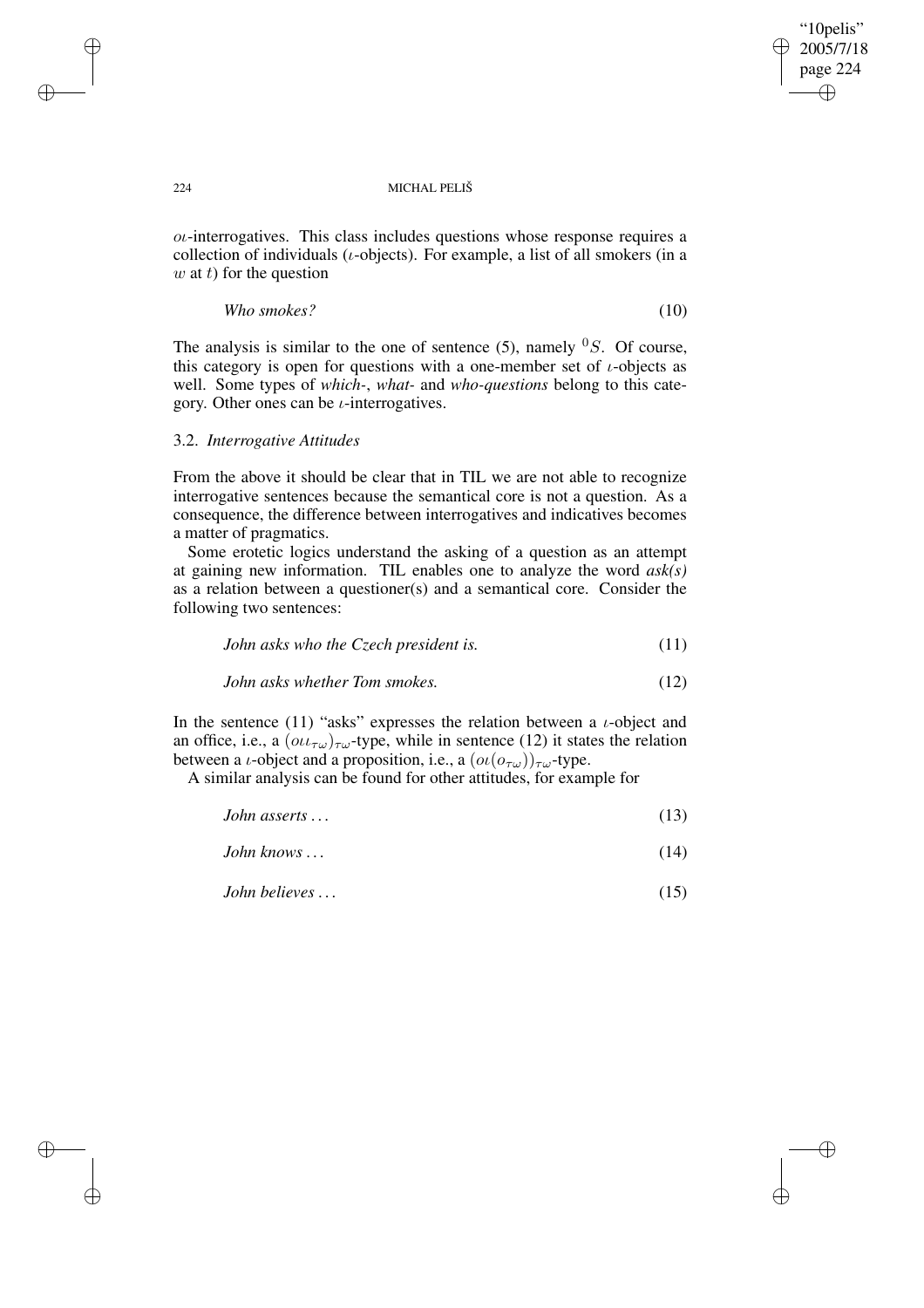# 4. *Final Remark*

✐

✐

✐

✐

Transparent intensional logic can hardly be seen as friendly toward the development of erotetic logic. However, also TIL can contribute to the naturallanguage analysis of interrogatives.

I have tried to show that TIL's "philosophical" background had to lead to the rejection of erotetic logic as a special (new) kind of logic. From TIL's viewpoint, questions are always seen as embedded in natural language and a possible analysis should respect the significance of interrogatives on the level of pragmatics. However, some aspects of natural-language interrogatives can be studied by TIL, e.g., presuppositions of questions, but TIL is a bit cumbrous when it comes down to discovering the right logical form. This is a handicap for TIL's transmission into a group of purely formal systems which have no fixed connection with natural language.

> Michal Peliš Department of Logic Faculty of Philosophy, Charles University nám. J. Palacha 2 116 38 Prague 1, Czech Republic E-mail: michal.pelis@ff.cuni.cz

"10pelis" 2005/7/18 page 225

✐

✐

✐

✐

# **REFERENCES**

- [1] L.T.F. Gamut. *Logic, Language, and Meaning.* The University of Chicago Press, Chicago, 1991. Volume 2: Intensional Logic and Logical Grammar.
- [2] J. Groenendijk and M. Stokhof. Questions. In J. van Benthem and A. ter Meulen, editors, *Handbook of Logic and Language*, pages 1055–1125. Elsevier, Amsterdam, 1996.
- [3] David Harrah. The Logic of Questions. In D. Gabbay and F. Guenthner, editors, *Handbook of Philosophical Logic*, volume 8, pages 1–60, Kluwer, 2002.
- [4] S.A. Kripke, *Naming and Necessity*. Harvard University Press, 1999. Eleventh Edition.
- [5] Pavel Materna, *Concept and Objects*. Acta Philosophica Fennica, Helsinki, 1998. Volume 63.
- [6] Pavel Materna and Jan Štěpán, *Filozofická logika: nová cesta*. Univerzita Palackého v Olomouci, Olomouc, 2000.
- [7] Pavel Tichý. Questions, Answers, and Logic. *American Philosophical Quarterly*, 15 275–284, 1978.
- [8] Pavel Tichý. *The Foundation of Frege's Logic*. Walter de Gruyter, 1988.